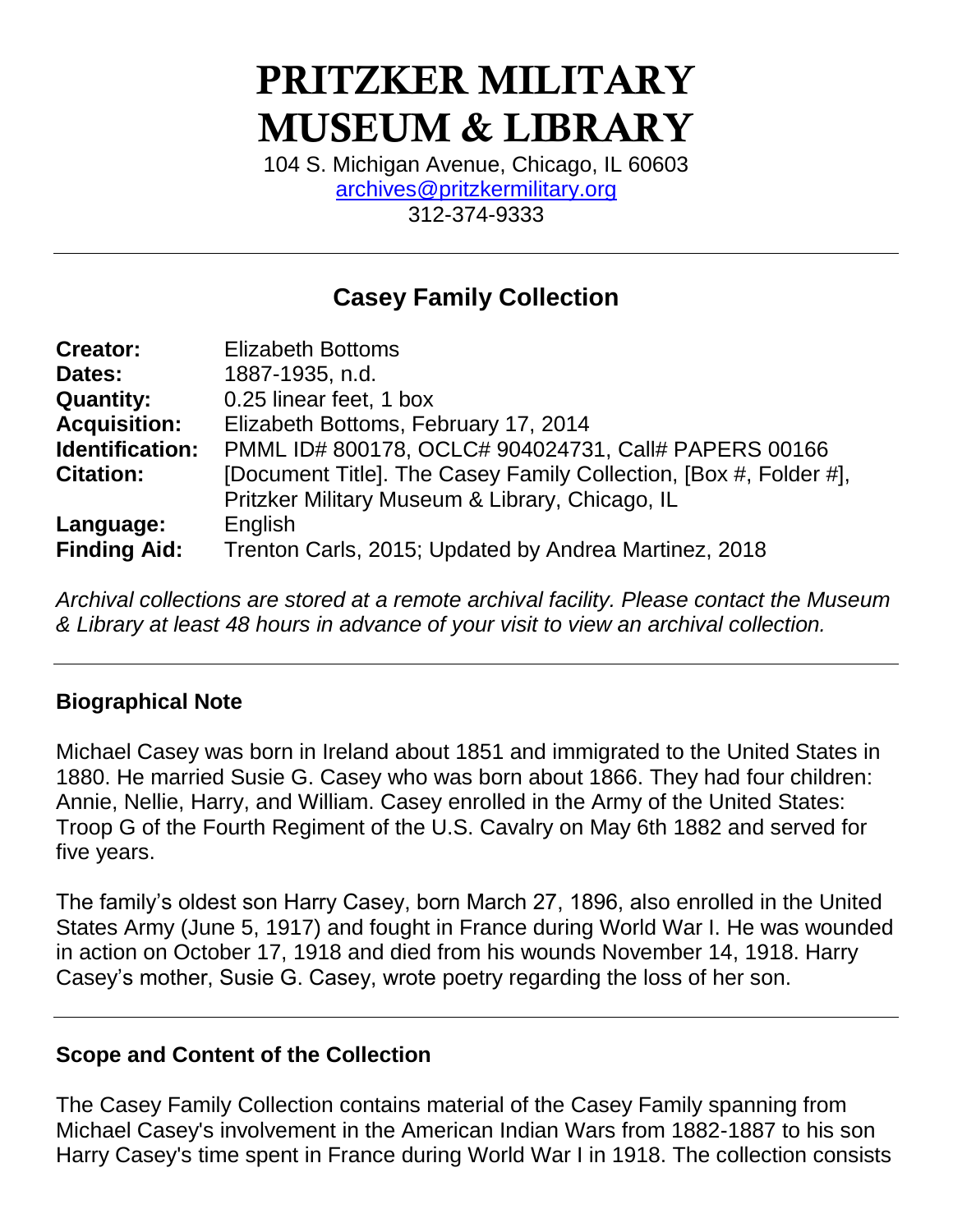of military documents, insurance papers, correspondence between family members and war officials, poetry, and realia from the time period.

## **Rights**

Copyrights held by Elizabeth Bottoms were transferred to the Pritzker Military Museum & Library. All other rights are held by the author or publisher. Users assume responsibility for following copyright laws as established by US Code Title 17.

## **Separations**

| <b>Item ID</b> | <b>Description</b>                                                                                                                                                                      |
|----------------|-----------------------------------------------------------------------------------------------------------------------------------------------------------------------------------------|
| 800178001      | Michael Casey's Indian War medal.                                                                                                                                                       |
|                | Medal: "Gold Star Pilgrimage to the Battlefields of The World War:<br>800178002 United States Lines" 1933. Awarded to Michael Casey: Troop G<br>Fourth Regiment U.S. Cavalry 1882-1887. |
|                | 800178003 Michael Casey's brass container from time in Cavalry.                                                                                                                         |

## **Key Subjects**

This collection is indexed under the following headings in the Library's online catalog. Researchers interested in materials about related topics, persons, or places should search the catalog using these subject headings.

## **Subjects**

Camp Green (N.C.) Indians of North America -- Wars -- United States. United States -- Army -- Cavalry World War, 1914-1918 -- France.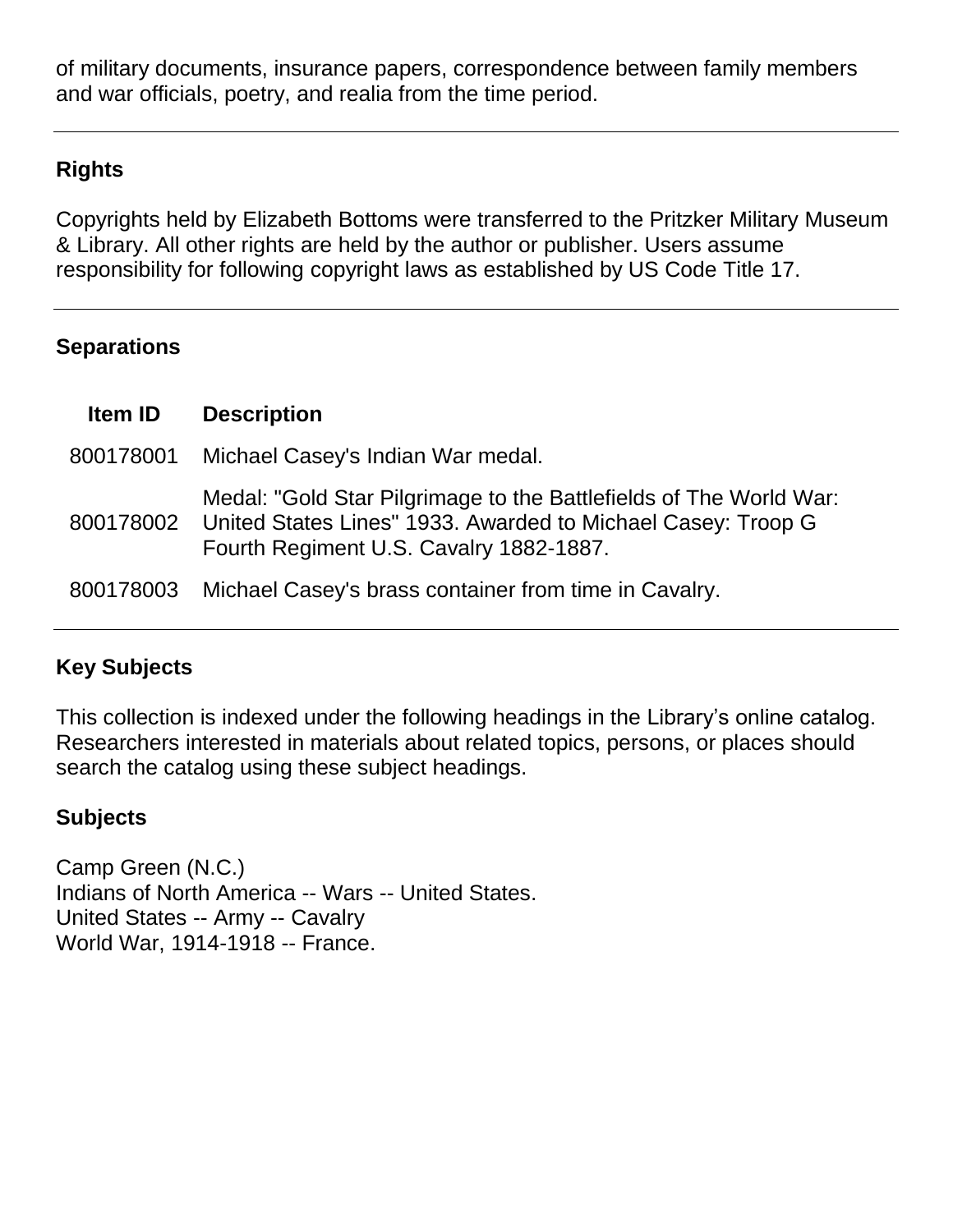## **Container List**

|   | <b>Box Folder</b> | Item ID#  | <b>Title</b>                                                                                                                                                                                | <b>Dates</b>        |
|---|-------------------|-----------|---------------------------------------------------------------------------------------------------------------------------------------------------------------------------------------------|---------------------|
| 1 | 1                 |           | <b>Documents</b>                                                                                                                                                                            | 1887-<br>1933, n.d. |
|   |                   | 800178004 | Discharge Papers: Michael Casey - 5/6/1882 -<br>5/5/1887                                                                                                                                    | 5/5/1887            |
|   |                   | 800178005 | Poster: "Memorial from France" certificate sent<br>to relatives of men honored who died fighting<br>in the war in France.                                                                   | 1920                |
|   |                   | 800178006 | Certificate: Appointing Michael Casey to<br>Superintendent of a National Cemetery.                                                                                                          | 4/14/1921           |
|   |                   | 800178007 | Medical card: Issued to Susie Casey by Mercy<br>Hospital Dispensary for "Diseases of the Eye<br>and Ear"                                                                                    | 6/3/1927            |
|   |                   | 800178008 | Certificate: Entitlement to monthly pension of<br>\$40 for Michael Casey.                                                                                                                   | 8/4/1927            |
|   |                   | 800178009 | Passenger List booklet: List of Cabin<br>Passengers on the S.S. President Harding<br>from New York to Cobh, Plymouth, Havre and<br>Hamburg. Includes "Casey, Mrs. S.G." in<br>listing.      | 5/17/1933           |
|   |                   | 800178010 | Passenger List booklet: List of Cabin<br>Passengers on the S.S. "Manhattan" from<br>Hamburg, Le Havre and Southampton, and<br>Cobh to New York. Includes "Casey, Mrs. S.<br>G." in listing. | 6/7/1933            |
|   |                   | 800178011 | Booklet of "St. Anthony Guide Seals" for<br>sealing mail. From the Franciscan Monastery<br>in Paterson, New Jersey. Five unused pages<br>of ten seals per page.                             | n.d.                |
| 1 | $\mathbf{2}$      |           | <b>Letters and Correspondence</b>                                                                                                                                                           | 1917-<br>1935, n.d. |
|   |                   | 800178012 | To: Susie Casey; From: Harry Casey; Subject:<br>Asking how things are at Balto, stationed at                                                                                                | 1/11/1917           |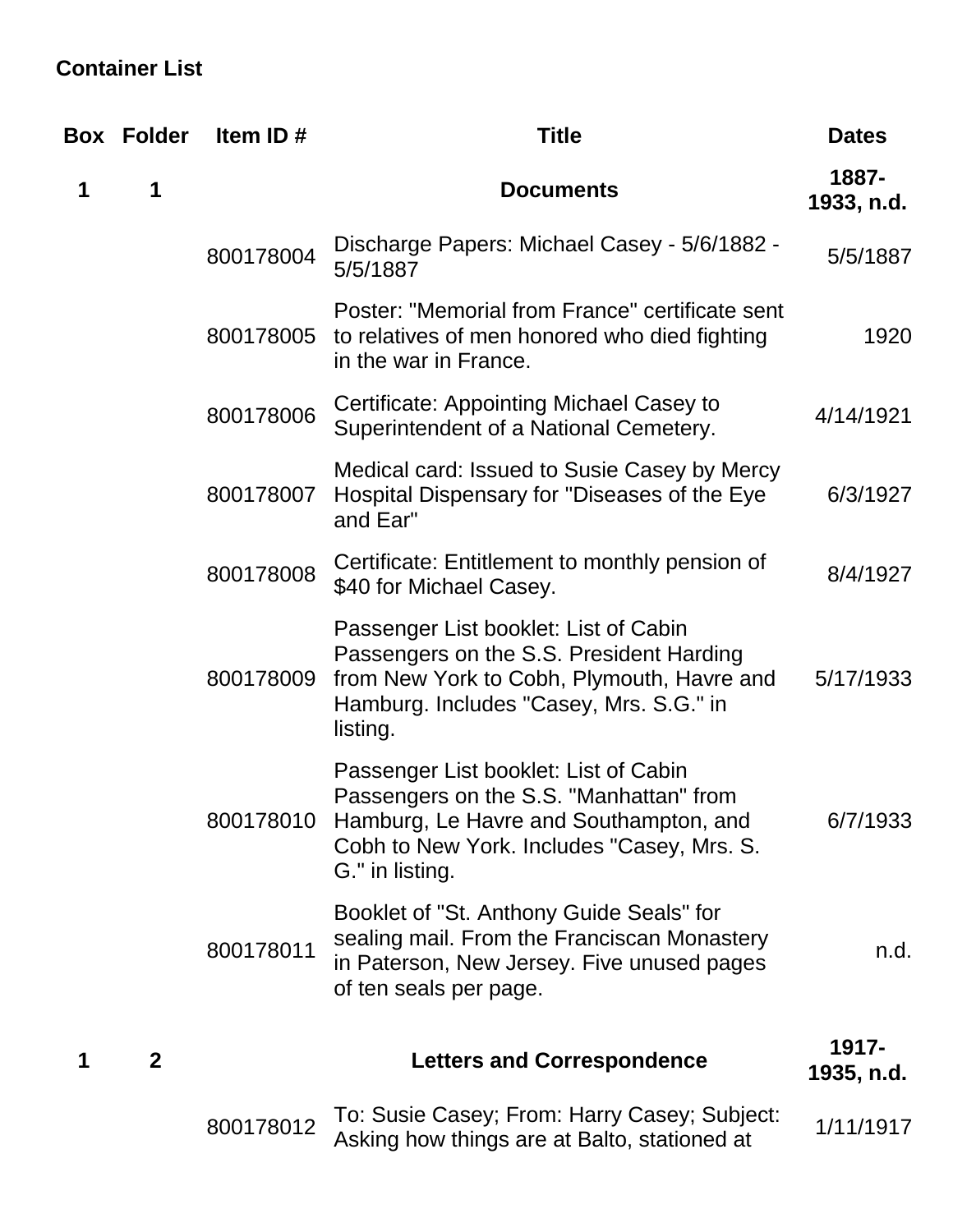|           | Camp Green in Dixie, includes a poem by<br>Harry on the back.                                                                                                                                                                                 |             |
|-----------|-----------------------------------------------------------------------------------------------------------------------------------------------------------------------------------------------------------------------------------------------|-------------|
| 800178013 | To: Susie Casey; From: Harry Casey; Subject:<br>Arrived in Charlotte, North Carolina, liking it<br>much better than his time at Gettysburg.<br>Written on Y.M.C.A. stationary that has pre-<br>written text and president quotes on the back. | 11/12/1917  |
| 800178014 | To: Mrs. M. Casey; From: unsigned; Subject:<br>Mother's Day postcard. Sent from Havre De<br>Grace, Maryland.                                                                                                                                  | 5/13/[?]    |
| 800178015 | To: Susie Casey; From: Harry Casey; Subject:<br>Postcard with American Flag on the front and<br>pledge on the back.                                                                                                                           | 12/21/1917  |
| 800178016 | To: Susie Casey; From: Harry Casey; Subject:<br>Wishing a Merry Christmas and Happy New<br>year, heading to Texas soon.                                                                                                                       | 1/2/1918    |
| 800178017 | To: Susie Casey; From: Harry Casey; Subject:<br>Talking with Papa who has taken out \$500<br>insurance on Harry, has not heard from Bill,<br>who is in the Navy.                                                                              | 2/9/1918    |
| 800178018 | To: Susie Casey; From: Harry Casey; Subject:<br>Arrived in France (blocked out) and cannot<br>understand anything anyone is saying. Hasn't<br>heard from Bill still, writes to Papa at last<br>known address.                                 | n.d. [1918] |
| 800178019 | To: Susie Casey; From: Harry Casey; Subject:<br>Regarding allotment not received for the past<br>few months. Sent from "Somewhere in<br>France."                                                                                              | 5/30/1918   |
| 800178020 | To: Susie Casey; From: Harry Casey; Subject:<br>Discussing the time period of allotments and<br>discrepancies.                                                                                                                                | 8/11/1918   |
| 800178021 | To: Sister [Nellie]; From: Harry Casey;<br>Subject: Passed through Baltimore (home) on<br>the train on his trip to France, sent letter to<br>Papa at old address in Elizabeth. Sorry he<br>can't send a photo of himself.                     | 8/13/1918   |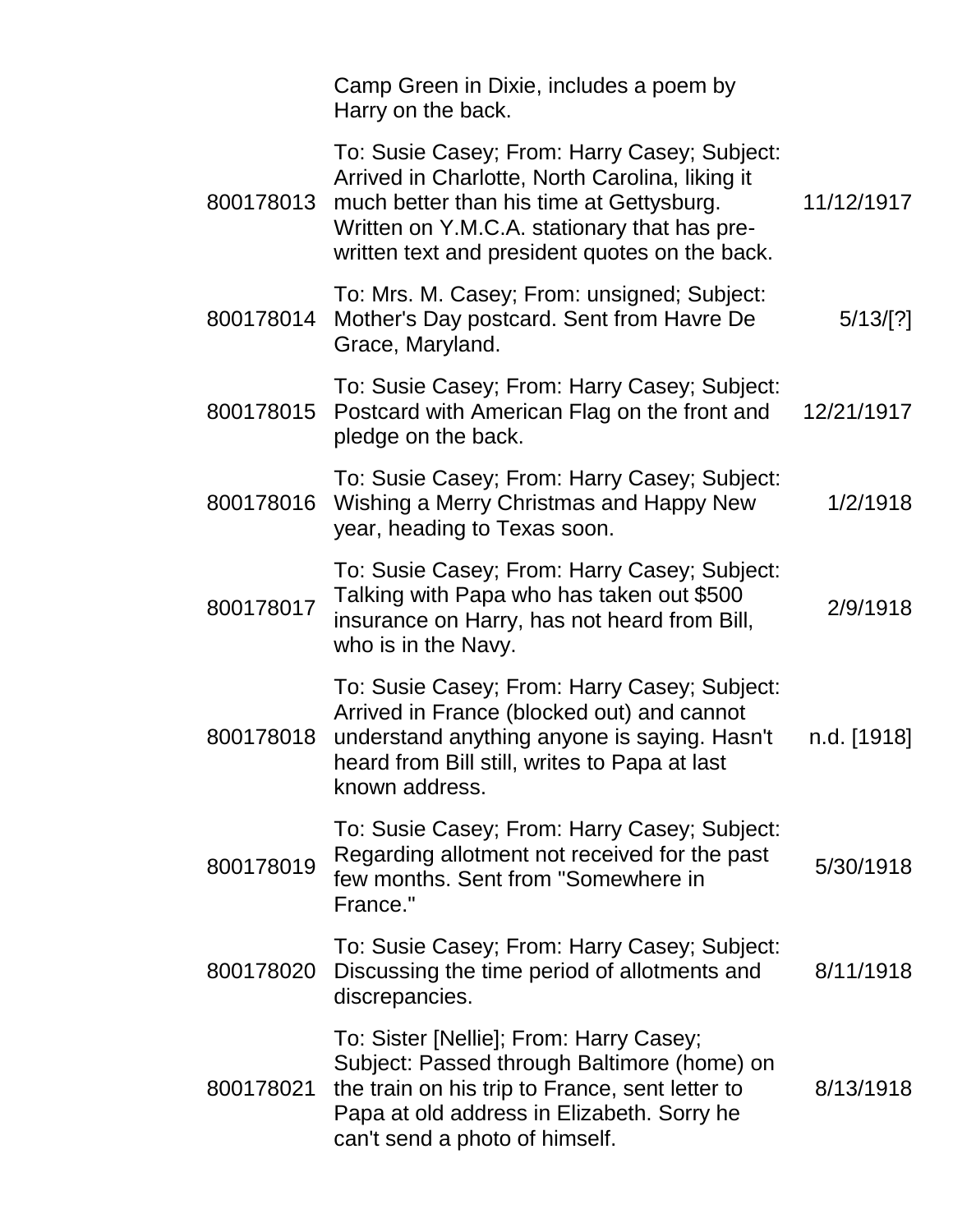| 800178022 | To: Anna; From: Harry Casey; Subject: Praise<br>for her poetry and weather in France.                                                                                                                        | 9/22/1918  |
|-----------|--------------------------------------------------------------------------------------------------------------------------------------------------------------------------------------------------------------|------------|
| 800178023 | To: Susie Casey; From: Harry Casey; Subject:<br>A quick note checking in from "Somewhere in<br>France."                                                                                                      | 9/22/1918  |
| 800178024 | To: Susie Casey; From: Walter A. Gilman, 2nd<br>Lt. Co. D 61st Inf.; Subject: Informing about<br>Harry being hit by shrapnel on October 17,<br>1918 and taken to a hospital.                                 | 1/10/1919  |
| 800178025 | To: Susie Casey; From: W. R. Castle, Jr.<br>Director of the American Red Cross; Subject;<br>Regarding confusing reports of Harry's death<br>and wounded dates, searching for further<br>answers.             | 2/13/1919  |
| 800178026 | To: Susie Casey; From: Charles C. Pierce,<br><b>Graves Registration Service; Subject:</b><br>Regarding the recovery of Harry's body and<br>apologizes for the family's loss.                                 | n.d.       |
| 800178027 | To: Susie Casey; From: Charles C. Pierce,<br><b>Graves Registration Service; Subject: Updated</b><br>information on place of burial and general<br>information regarding war burials.                        | 4/2/1920   |
| 800178028 | To: Susie Casey; From: Charles C. Pierce,<br><b>Graves Registration Service; Subject: General</b><br>information regarding war burials.                                                                      | n.d.       |
| 800178029 | To: Michael Casey; From: E. E. Davis, Graves<br>Registration Service; Subject: Regarding his<br>letter inquiring updated burial information.<br>Includes: "Grave Location Blank" and "G.R.S.<br>Form No. 1." | 10/13/1922 |
| 800178030 | To: Michael Casey; From: Graves Registration<br>Service; "Grave Location Blank" form for Harry<br>Casey.                                                                                                     | 10/13/1922 |
| 800178031 | To: Michael Casey; From: Graves Registration<br>Service; "G.R.S. Form No. 1" for Harry Casey.                                                                                                                | 10/13/1922 |
| 800178032 | To: Susie Casey; From: Karl Singewald,<br>Secretary of Maryland War Records                                                                                                                                  | 2/11/1927  |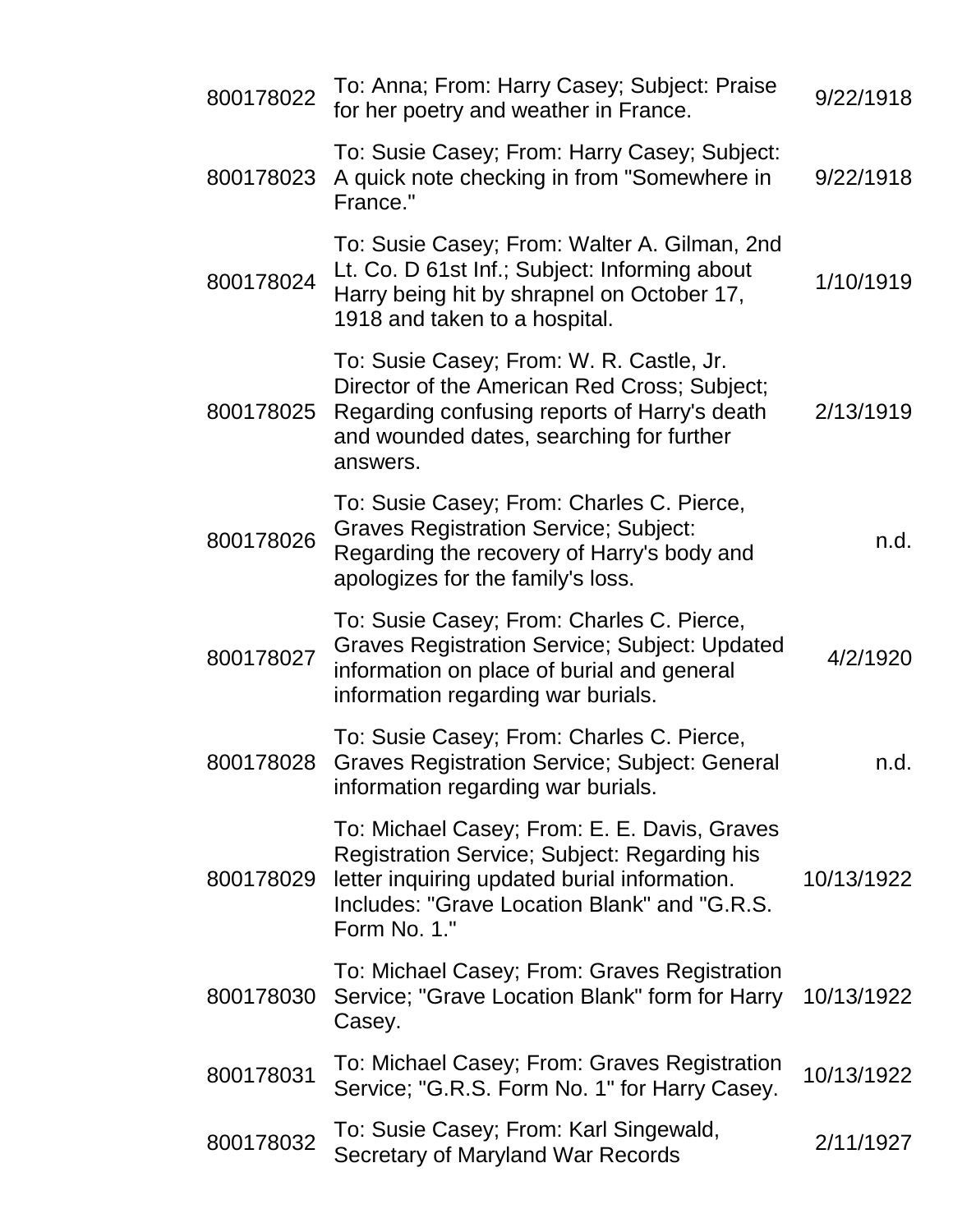|   |   |           | Commission; Subject: Regarding confusion of<br>wounded and death date on their records.                                                                           |            |
|---|---|-----------|-------------------------------------------------------------------------------------------------------------------------------------------------------------------|------------|
|   |   | 800178033 | To: Michael Casey; From: Morris Plan Bank of<br>Washington; Subject: Promissory note for<br>\$360.                                                                | 7/27/1935  |
|   |   | 800178034 | To: Michael Casey; From: Maria; Subject:<br>General family topics.                                                                                                | 7/31/1935  |
|   |   | 800178035 | To: Michael Casey; From: Columbia National<br>Bank of Washington; Subject: Thanking for<br>taking a safe deposit box.                                             | 9/16/1935  |
|   |   | 800178036 | To: Michael Casey; From: Morris Plan Bank of<br>Washington; Subject: Regarding paid account<br>and rebate check.                                                  | 9/19/1935  |
|   |   | 800178037 | To: Michael Casey; From: Columbia National<br>Bank of Washington; Subject: Regarding sold<br>shares of 'Crown Cork & Seal Company, Inc.'<br>and includes receipt. | 9/24/1935  |
|   |   |           | Note: Handwritten, regarding dates and                                                                                                                            |            |
|   |   | 800178038 | information on Harry Casey's injury and death.                                                                                                                    | n.d.       |
| 1 | 3 |           | <b>Poetry and Photographs</b>                                                                                                                                     | 1919, n.d. |
|   |   | 800178039 | "The Thinker" by Harry Casey; handwritten by<br>Nellie Casey.                                                                                                     | n.d.       |
|   |   | 800178040 | "Art and Science" by Nellie Marie Casey;<br>handwritten.                                                                                                          | n.d.       |
|   |   | 800178041 | "In Memoriam" by Susie Casey; handwritten<br>and cites publication in Balto Sun Editorial.                                                                        | 3/27/1919  |
|   |   | 800178042 | "In Memoriam" by Susie Casey; typed.                                                                                                                              | 3/27/1919  |
|   |   | 800178043 | Newspaper clipping of "In Memoriam" by<br>Susie Casey.                                                                                                            | n.d.       |
|   |   | 800178044 | Newspaper clipping of "In Memoriam" by<br>Susie Casey. (DUP)                                                                                                      | n.d.       |